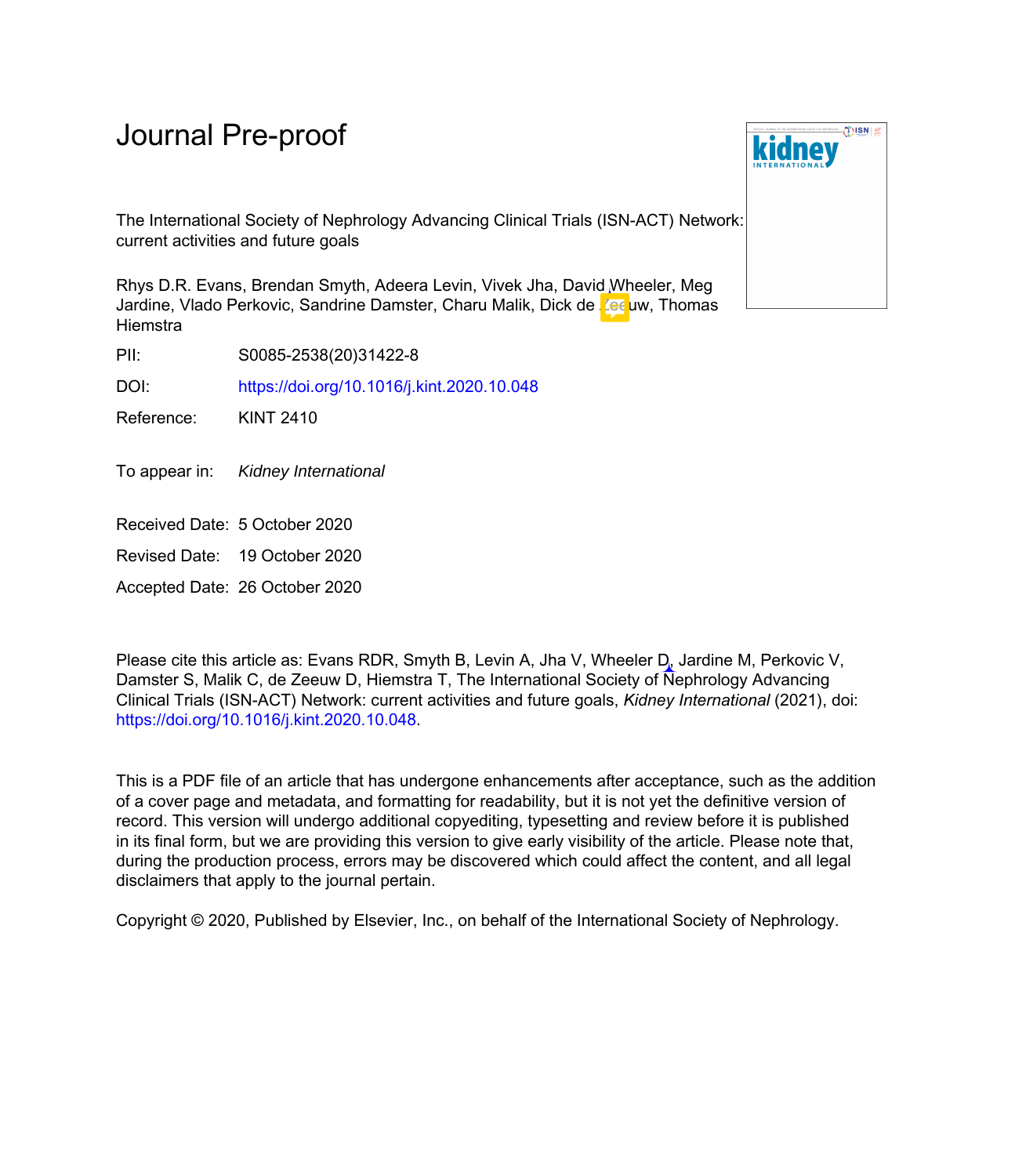**Title:** The International Society of Nephrology Advancing Clinical Trials (ISN-ACT) Network: current activities and future goals

Authors: Rhys D R Evans<sup>1</sup>, Brendan Smyth<sup>2</sup>, Adeera Levin<sup>3</sup>, Vivek Jha<sup>4</sup>, David Wheeler<sup>5</sup>, Meg Jardine<sup>2</sup>, Vlado Perkovic<sup>2</sup>, Sandrine Damster<sup>6</sup>, Charu Malik, Dick de Zeeuw<sup>7</sup>, Thomas Hiemstra<sup>8,9</sup>.

## **Affiliations:**

<sup>1</sup>Department of Renal Medicine and Transplantation, Barts Health NHS Trust, London, UK

 $2$ The George Institute for Global Health, University of New South Wales,

Sydney, Australia

<sup>3</sup>University of British Columbia, Vancouver, Canada

<sup>4</sup>The George Institute for Global Health, New Delhi, India

<sup>5</sup>Department of Renal Medicine, University College London, UK

<sup>6</sup>The International Society of Nephrology, Brussels, Belgium

<sup>7</sup>Department of Clinical Pharmacy and Pharmacology, University Medical Center Groningen, University of Groningen, Groningen, Netherlands <sup>8</sup>Cambridge Clinical Trials Unit, University of Cambridge, UK Constitute for Global Health, University of New South<br>Stralia<br>Stralia<br>The British Columbia, Vancouver, Canada<br>The Institute for Global Health, New Delhi, India<br>The Institute for Global Health, New Delhi, India<br>Intert of Re

<sup>9</sup>School of Clinical Medicine, University of Cambridge, UK

### **Key Words:**

Cardiovascular disease, chronic kidney disease, diabetes, education, phosphate binders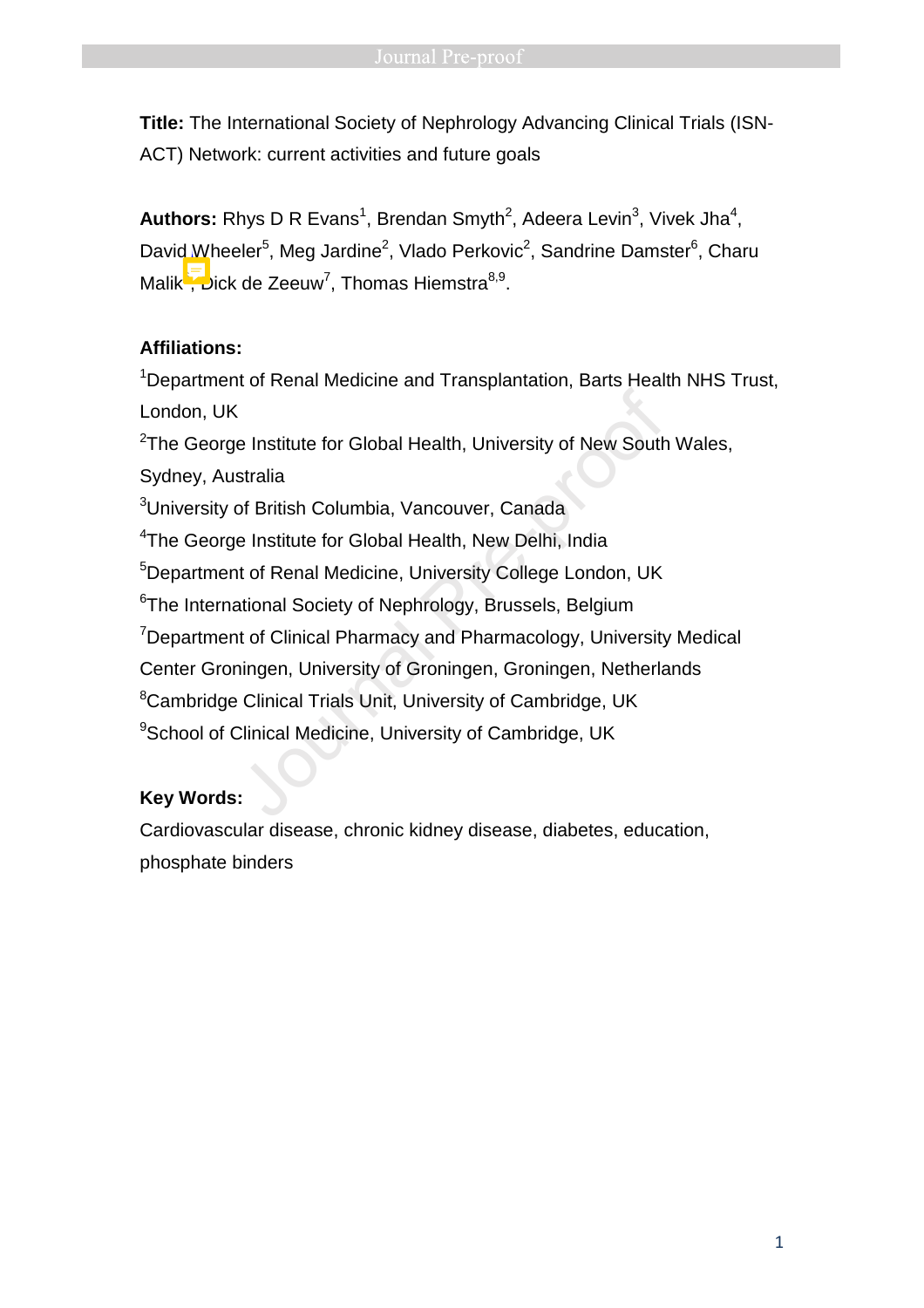#### **Introduction**

The value of randomized trials as the optimal method for determining the benefits of healthcare interventions in clinical practice has been highlighted repeatedly during the current COVID-19 pandemic. Despite being considered an 'academic specialty', nephrology lags behind its internal medicine counterparts in the conduct of high-quality clinical trials. As a result, many of the treatments used in routine nephrology care (e.g. phosphate binders) remain poorly supported by evidence from randomized trials.

The International Society of Nephrology (ISN) established the Advancing Clinical Trials (ISN-ACT) initiative in 2013 to expand the scope and number of high-quality clinical trials in nephrology in order to fill some of the knowledge gaps. In this article, we describe the evolution of ISN-ACT, highlight its current activities, and outline its future goals. tional Society of Nephrology (ISN) established the Ad<br>
Ils (ISN-ACT) initiative in 2013 to expand the scope a<br>
clinical trials in nephrology in order to fill some of the<br>
s article, we describe the evolution of ISN-ACT, hi

#### **Aims and objectives of ISN-ACT**

ISN-ACT was established to serve two main purposes: firstly to ensure independent and industry investigators have access to timely and unbiased expert advice; and secondly to facilitate the development and execution of high-quality clinical trials within in an ethical framework, with a particular focus on promoting and expanding capacity for clinical trials in developing countries<sup>1</sup>. Membership of ISN-ACT is open to all ISN members, regardless of profession, career stage, or region of practice, and applications to join can be made quickly online (https://theisn-community.force.com/Join/s/act). Led by a core committee, ISN-ACT currently has 304 members from all ISN regions and we actively encourage anyone interested in the undertaking of clinical trials in nephrology to join this network. By sustainably connecting the international nephrology community, our ultimate aim is that clinical trials become part of the ethos of the specialty.

#### **ISN-ACT activities**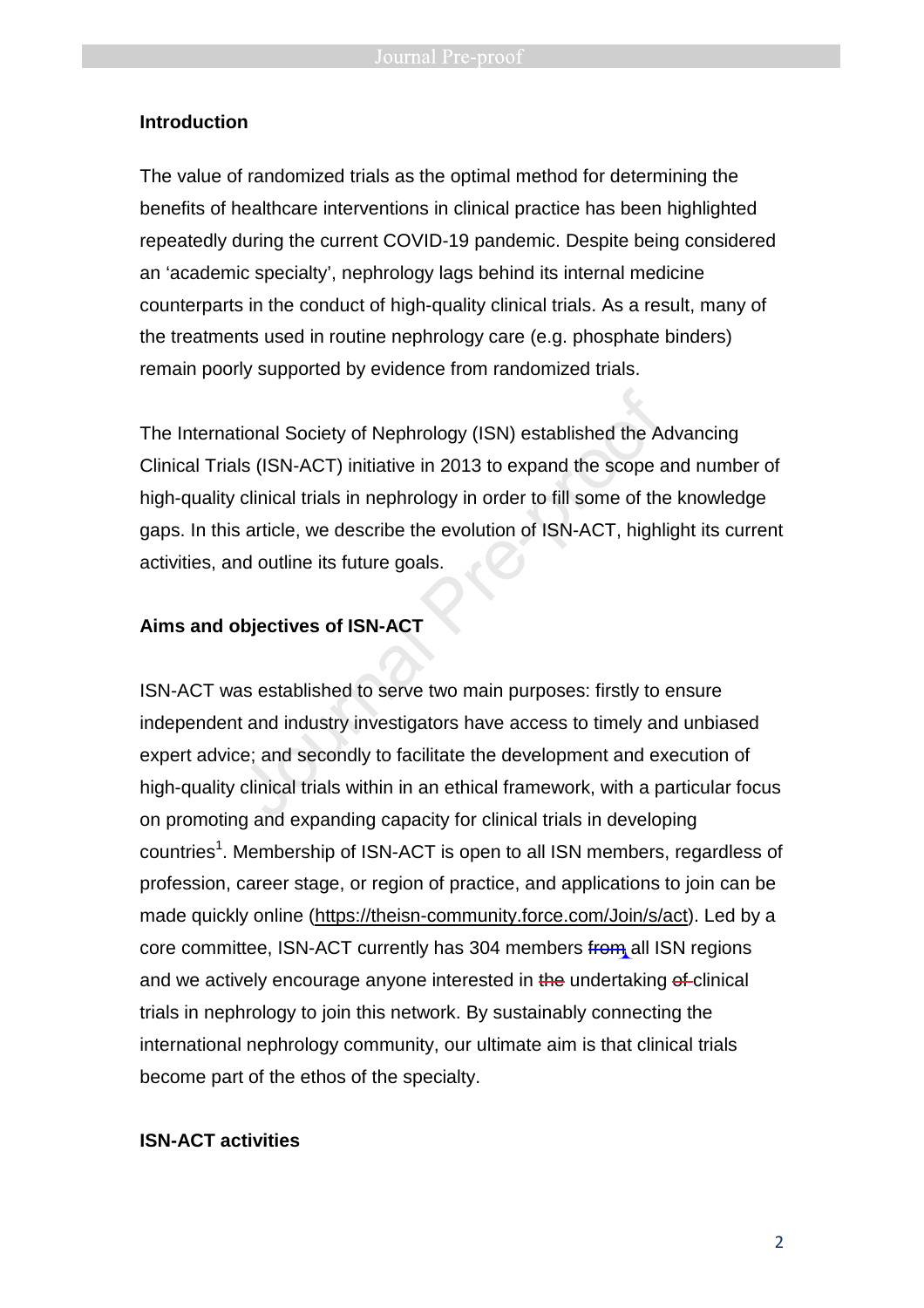ISN-ACT undertakes activities focused on 4 distinct working groups (**Table 1**).

#### 1. Trial toolkit development working group

With some exceptions, most trials in nephrology are relatively small and many have methodological shortcomings<sup>4</sup>. ISN-ACT recognizes, however, the challenges involved in developing, or even simply participating in, a clinical trial, particularly in settings where research infrastructure or experience might be limited. To meet this need, ISN-ACT developed an accessible and evolving clinical trial toolkit. This educational and reference resource provides detailed information about all aspects of clinical trial design and conduct, with the aim of supporting both new and experienced investigators and institutions wishing to start a clinical trial or to participate as a trial site. The toolkit was launched in April 2020 and is openly accessible online (https://www.theisn.org/isn-acttoolkit). The key components of the toolkit are outlined in **Table 2**. Fremmental entertainmental entertainmental pre-<br>about all aspects of clinical trial design and conduct,<br>g both new and experienced investigators and institu-<br>nical trial or to participate as a trial site. The toolkit wo<br>0

#### 2. Patient engagement in kidney research working group

Historically, clinical trials have been designed and led by clinicians with limited involvement of patients and hence research questions that are important to patients may not be answered. This ISN-ACT working group recognizes the importance and challenges of expanding meaningful patient involvement in all stages of renal research. To understand the existing nature of patient involvement in clinical research globally, the working group conducted an international survey, which highlighted the absence of formal mechanisms for patient involvement in most regional ISN boards and the requirement to unify processes to improve patient involvement in clinical trials across ISN regions<sup>2</sup>. The development of tools and platforms that are sensitive to culture and language differences is a challenge that will be tackled regionally, and shared to enhance interactions with patients in all countries in clinical trials.

#### 3. Capacity building and clinical trial networks working group

Trials are frequently conducted in a single or relatively small number of countries. There is limited capacity in the kidney community to develop or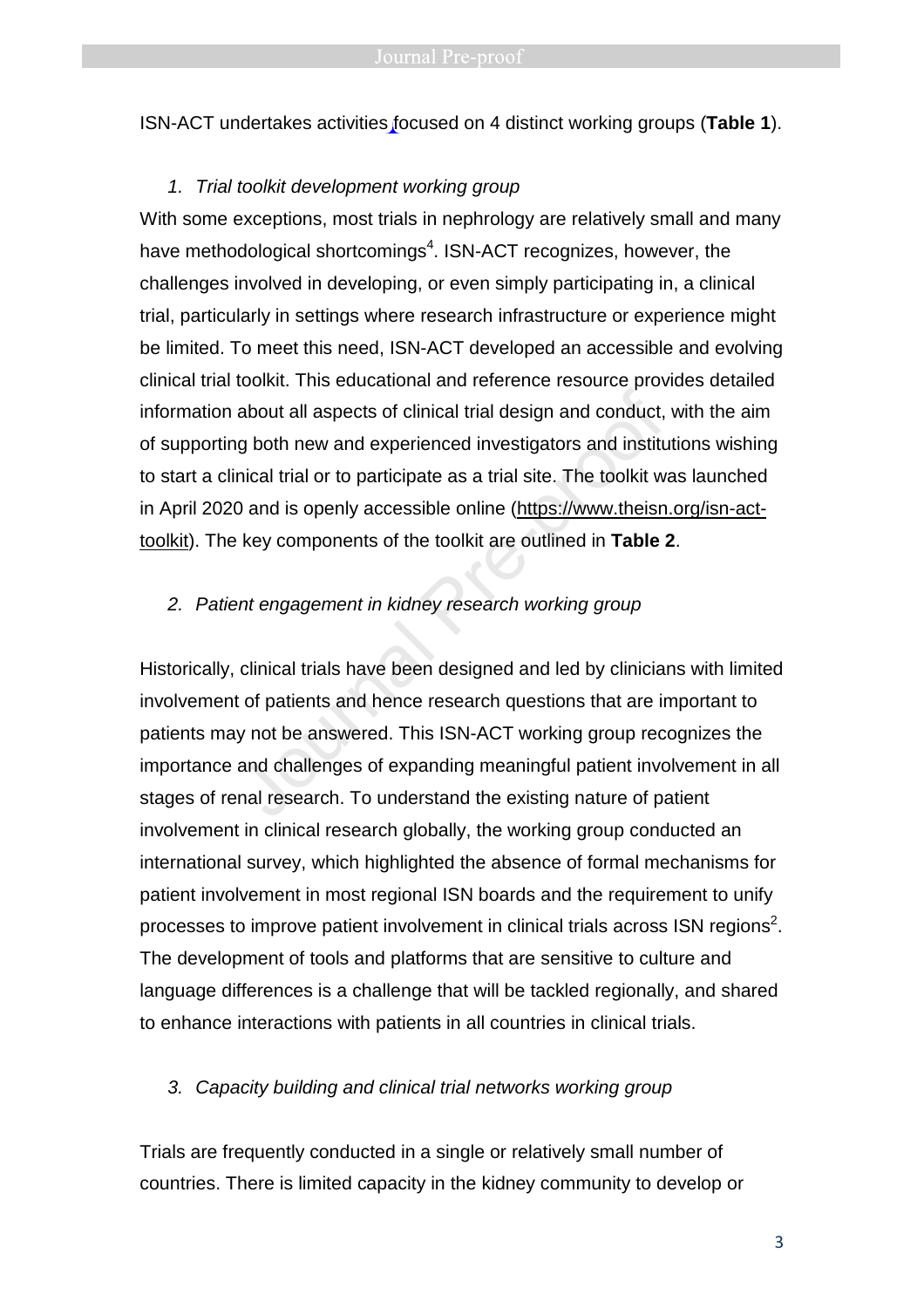perform large randomized trials on a global scale, with many regions of the world being underrepresented in randomized populations<sup>5</sup>. The overarching objective of the ISN-ACT Capacity Building working group is to improve the connections, skills, abilities, and resources of interested healthcare providers to design and conduct randomized controlled trials at the local, national and international level. Having assessed facilitators and barriers to participation in clinical trials, the Capacity Building working group aims to increase networking opportunities to enable the conduct of trials in kidney disease. Initiatives include: 1) hosting round-table events with investigators conducting or planning trials, allowing them the chance to provide a brief overview of their trial followed by multi-stakeholder feedback; 2) developing of an online curriculum on clinical trials in order to expand the global network of clinicians versed in trial design and conduct; and 3) supporting the development of an international network of clinical trial investigators. Freemay come interest in interesting materials als, allowing them the chance to provide a brief overversided by multi-stakeholder feedback; 2) developing of an on clinical trials in order to expand the global network al de

#### 4. Trial design working group

The Trial Design working group aims to identify and foster trial designs that promote the successful conduct of trials generating evidence for people with kidney disease. Identified barriers include the lack of global clinical trial networks, high costs, the relatively low incidence of some diseases or small accessible patient populations, the lack of appropriately validated biomarkers, and the inefficiencies of recurrently re-establishing trial infrastructure. Trial designs and infrastructures that address these barriers would find more efficient ways to connect interested patients with trials. They would deliver robust evidence while minimizing required sample size and maximizing trial efficiency. The working group identified the value of creating enduring platform structures to support trials by generating efficiencies, minimizing site workload and allowing sites, sponsors and patients some predictability for activity. These structures could, for example, involve the creation of a large network of 'trial ready' patients who could then be quickly offered relevant trials as they became available. Moreover, the group also identified value in multi-arm, Master Protocol trials that have common trial procedures and

4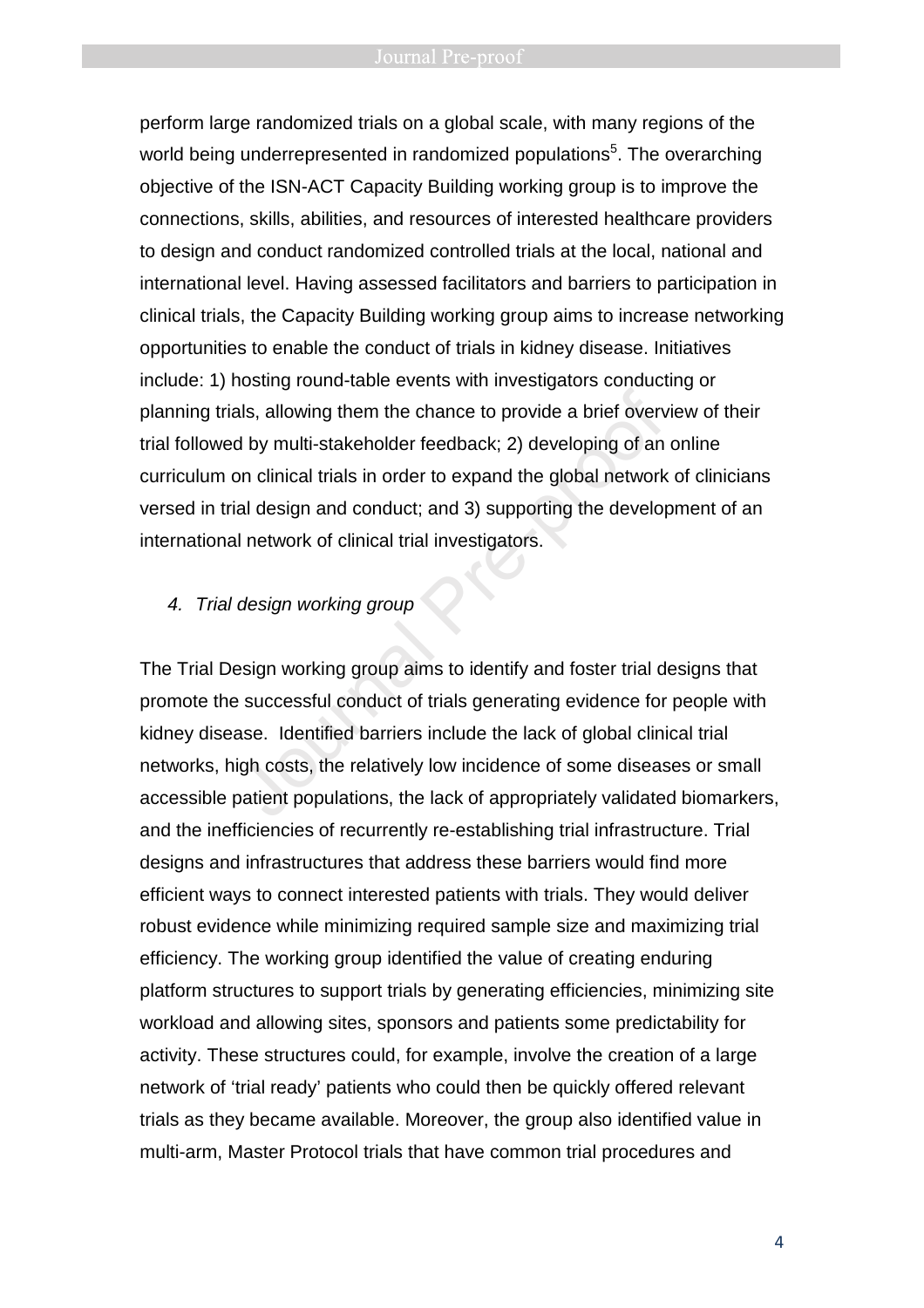endpoints. The trials group has charged a small team with developing these concepts further to design a trial infrastructure.

#### **The ISN-ACT Global Trials Focus**

ISN-ACT's flagship educational initiative is the Global Trials Focus (GTF; formerly the ISN-ACT Trial List). Since 2017, ISN-ACT has produced a monthly summary of the latest randomized trials in nephrology from around the world. The literature is systematically searched each month with randomized trials in nephrology being identified for inclusion. The trials are selected so as to highlight those with impact, with novelty, and with an emphasis on trials from regions of the globe that are underrepresented in the literature. GTF is published on the ISN website each month (https://www.theisn.org/research/isn-act#isn-act-global-trials-focus-gtf) and has received 4854 views to date. Future goals include expanding the pool of junior nephrologists contributing trial summaries, providing the GTF in multiple languages and, importantly, making the GTF more accessible to patients. Intrials in nephrology being identified for inclusion. The as to highlight those with impact, with novelty, and w<br>an trials from regions of the globe that are underrepresent TF is published on the ISN website each month<br>v.

## **International Consensus Definitions of Clinical Trial Outcomes for Kidney Failure**

The use of standardized definitions of endpoints for use in clinical trials allows comparison of the effectiveness of drugs and devices within and across research programs, and avoids disparities in outcomes, which may subsequently affect risk and power estimations, as well as subsequent interpretation. Whilst there are well-established definitions, many with multiple iterations, for trial endpoints within other specialties (e.g. myocardial infarction and stroke), there has been no accepted definition of kidney failure for use in clinical trials. ISN-ACT recognized the need for an internationally vetted and approved definition of kidney failure when it was initially formed<sup>1</sup>. To help achieve this aim, ISN-ACT organized a multi-stakeholder consensus meeting earlier this year with 83 attendees from diverse regions of the world. The meeting was preceded by work of a core group leading to a draft consensus definition, which was subsequently modified and agreed upon by the wider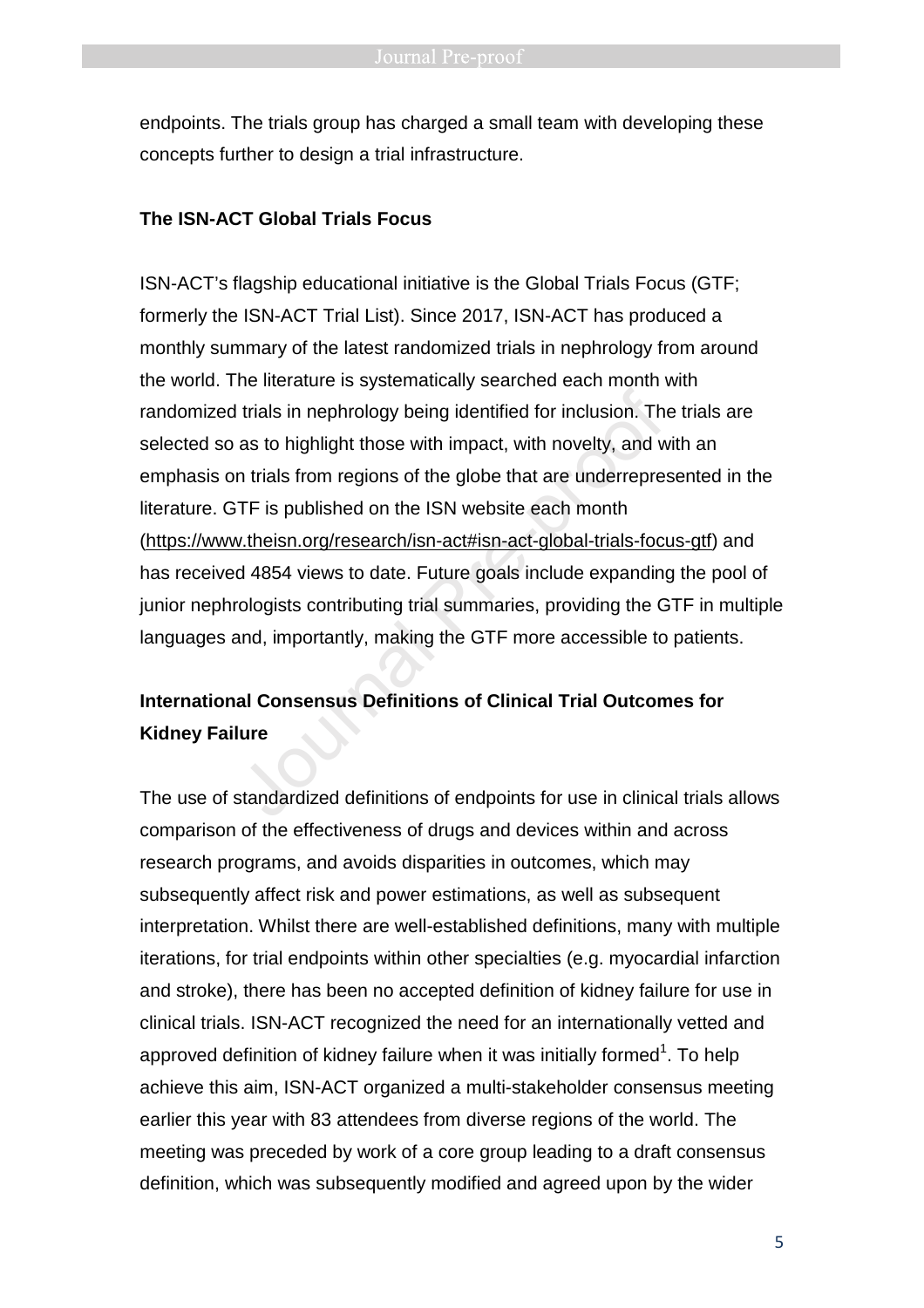group. The consensus definition has recently been published with subsequent audit of its use planned $^3$ .

#### **Future goals of ISN-ACT**

The ultimate measure of success for ISN-ACT will be an increase in the number of patients who benefit from the translation of findings from trials into standard clinical practice. Despite several recent trials (e.g. CREDENCE, DAPA-CKD, FIDELIO-DKD, SONAR) demonstrating benefit of interventions for patients with kidney disease, uptake of findings remains variable. Through its educational and advocacy initiatives, alongside the fostering of international networks, ISN-ACT aims to build on these recent successes by creating an environment that encourages and supports the conduct of similar high-quality clinical trials that have meaningful benefit for patients. ISN-ACT, however, also recognizes areas where improvement is needed. These include the undertaking of clinical trials in low- and middle-income countries, and the development of the next generation of researchers interested in clinical trials. with kidney disease, uptake of findings remains variation<br>and and advocacy initiatives, alongside the fostering of<br>and and advocacy initiatives, alongside the fostering<br>all networks, ISN-ACT aims to build on these recent s

Maximum benefit of any intervention requires it to be generalizable, which requires testing in diverse populations around the world. Few trials are undertaken in low- and middle-income countries despite this being where the majority of the world's population lives. Limited experience and confidence in undertaking research, lack of existing research structures and ethics committees, limited funding opportunities, and few specialists with significant clinical care demands all contribute. ISN-ACT aims to focus on initiatives to overcome these challenges in its future work, through inclusion of all regions in activities, and ongoing commitment to education and dissemination using ISN platforms, programs and communication channels. In parallel, ISN-ACT aims to increase the focus on the training and mentorship of young investigators throughout the world. Limited opportunities for training and experience in clinical trials in fellowship programs, and the length of time and funding often required to undertake a trial, means that clinical trial research does not easily fit within a time-limited higher degree. ISN-ACT is working on methods by which there can be an increase the accessibility of clinical trials

6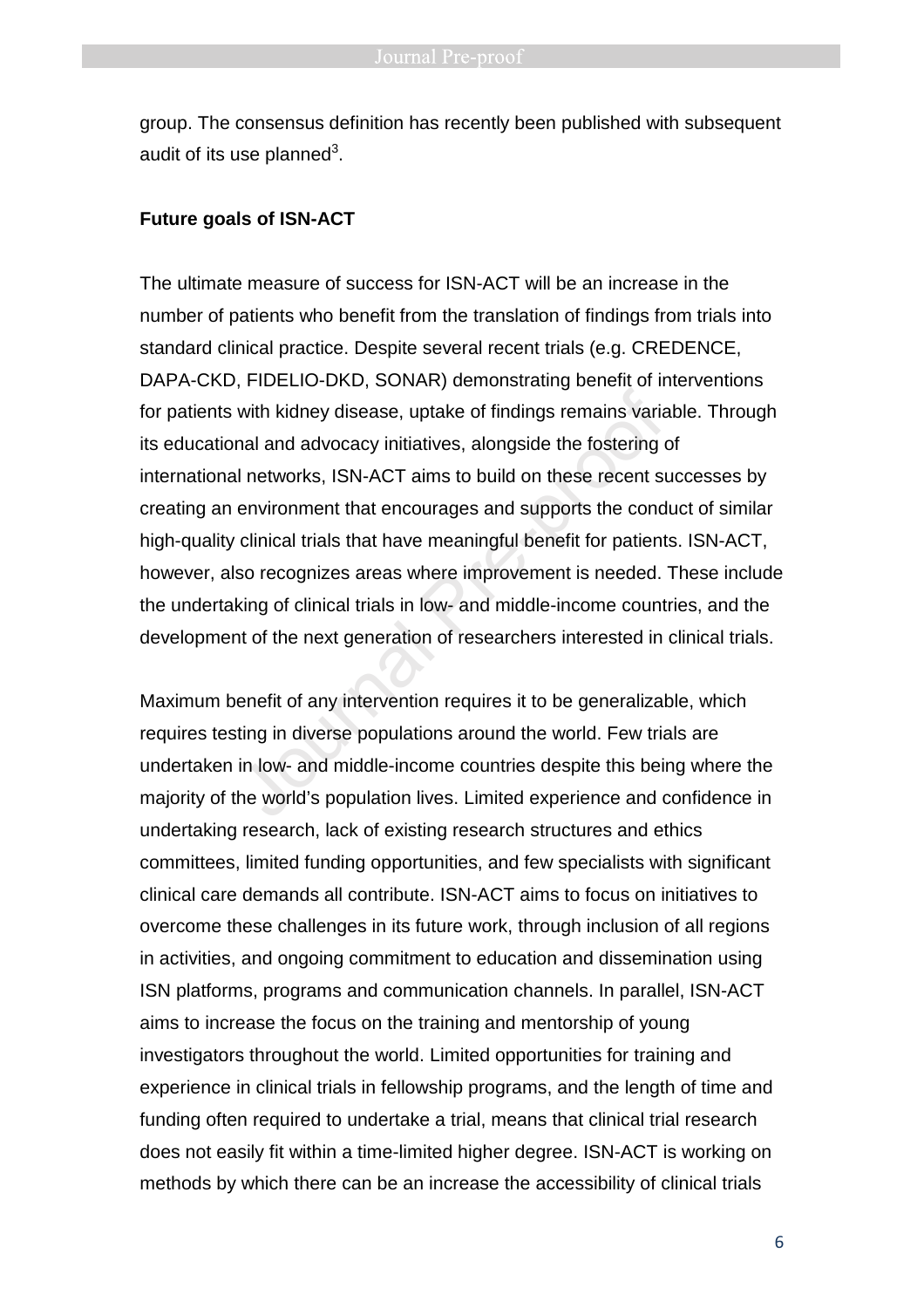research to young investigators as well as to patient partners, in all resource settings worldwide. Ultimately, ISN-ACT aims to remain nimble, responding on an ongoing basis to emerging needs in evidence generation for people with kidney disease, as defined by the communities that we serve and our members.

#### **Disclosure**

The authors do not have any disclosures that are relevant to this manuscript. Details of commercial relationships for each of the authors will be provided by the corresponding author on direct request.

**Transferre**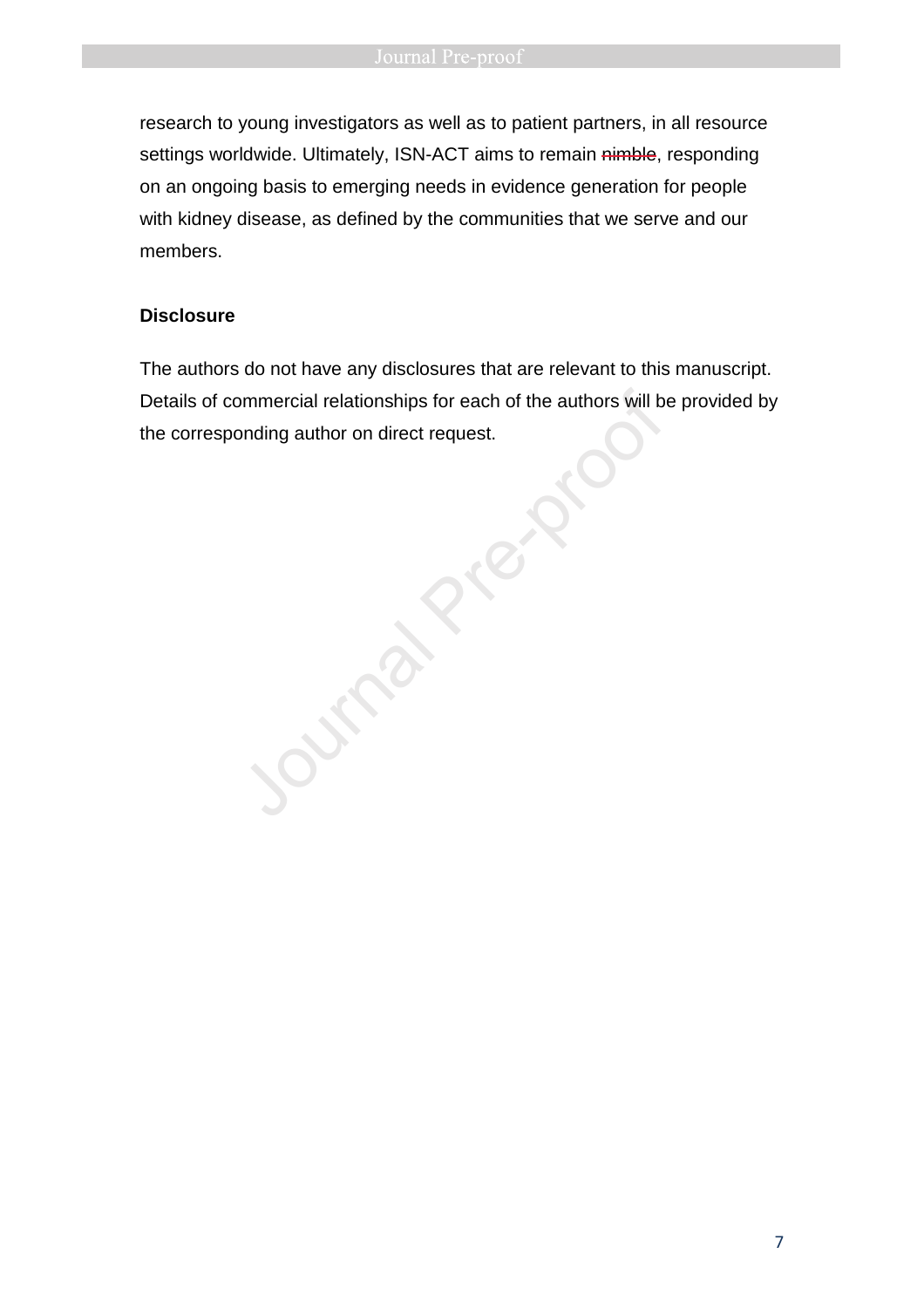#### **References**

- 1. Levin, A. & Remuzzi, G. Clinical trials: ISN-ACCTS: global initiatives to improve clinical research. Nat. Rev. Nephrol. **10**, 426–427 (2014).
- 2. Banerjee, D. et al. International perspectives on Patient Involvement in Clinical Trials in Nephrology. Kidney Int. (2020) doi:10.1016/j.kint.2020.06.023.
- 3. Levin, A. et al. International consensus definitions of clinical trial outcomes for kidney failure: 2020. Kidney Int. **98**, 849–859 (2020).
- 4. Baigent, C. et al. Challenges in conducting clinical trials in nephrology: conclusions from a Kidney Disease-Improving Global Outcomes (KDIGO) Controversies Conference. Kidney Int. **92**, 297–305 (2017). **3.** Levin, A. *et al.* International consensus definitions of clinical to the kidney failure: 2020. *Kidney Int.* **98**, 849–859 (2020).<br> **4.** Baigent, C. *et al.* Challenges in conducting clinical trials in ne conclusions
- 5. Smyth, B. et al. Inequities in the global representation of sites participating in large, multicentre dialysis trials: a systematic review. BMJ Glob. Health
	- **4**, e001940 (2019).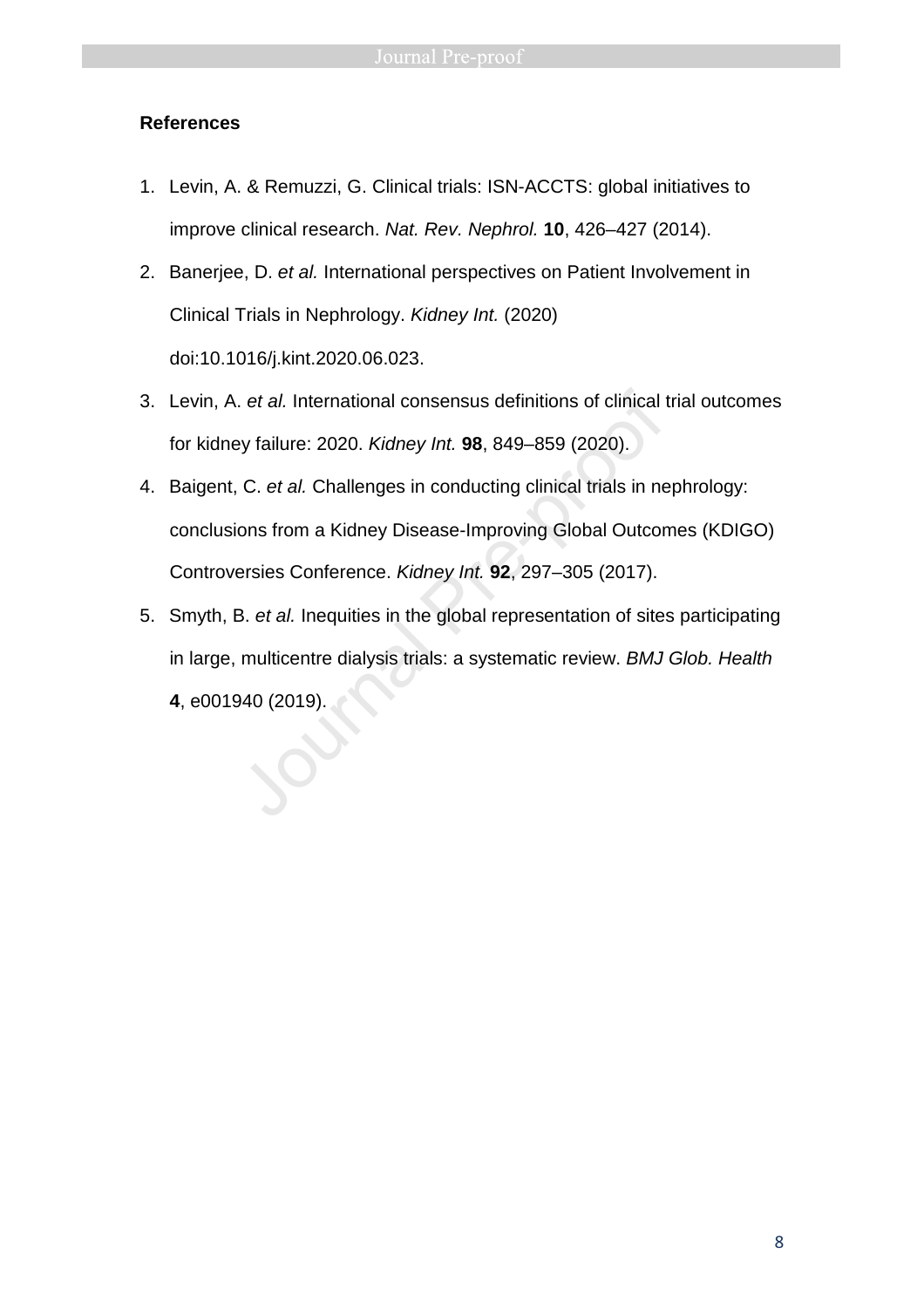### **Table 1: Summary of ISN-ACT activities**

| <b>ISN-ACT</b><br><b>Theme</b> | <b>Trial Toolkit</b><br><b>Development</b>                                                                  | <b>Patient</b><br><b>Engagement in</b><br><b>Renal Research</b>                                                                                         | <b>Capacity Building</b><br>and Clinical Trial<br><b>Networks</b>                                                                                       | <b>Trial Design</b>                                                                                                                                                                                                                                                        | <b>Global Trials Focus</b>                                                                                                                      | Development of<br><b>Kidney Failure</b><br><b>Endpoints for use</b><br>in clinical trials                                                                               |
|--------------------------------|-------------------------------------------------------------------------------------------------------------|---------------------------------------------------------------------------------------------------------------------------------------------------------|---------------------------------------------------------------------------------------------------------------------------------------------------------|----------------------------------------------------------------------------------------------------------------------------------------------------------------------------------------------------------------------------------------------------------------------------|-------------------------------------------------------------------------------------------------------------------------------------------------|-------------------------------------------------------------------------------------------------------------------------------------------------------------------------|
| Link/<br>reference             | https://www.theisn.or<br>g/isn-act-toolkit                                                                  | Banerjee et al,<br>International<br>perspectives on<br>Patient Involvement<br>in Clinical Trials in<br>Nephrology, Kidney<br>International <sup>2</sup> |                                                                                                                                                         |                                                                                                                                                                                                                                                                            | https://www.theisn.or<br>g/research/isn-<br>act#isn-act-global-<br>trials-focus-gtf                                                             | Levin et al,<br>International<br>Consensus<br><b>Definitions of Clinical</b><br><b>Trial Outcomes for</b><br>Kidney Failure: 2020,<br>Kidney International <sup>3</sup> |
| Aim                            | Provide guidance for<br>anyone wishing to<br>start a clinical trial or<br>to participate as a<br>trial site | <b>Expand meaningful</b><br>patient involvement<br>in international renal<br>research                                                                   | Improve the skills,<br>abilities, and<br>resources of<br>interested healthcare<br>providers to design<br>and conduct<br>randomized<br>controlled trials | Improve the<br>efficiency of renal<br>trials and promote<br>mechanisms that<br>facilitate the<br>integration of<br>research into routine<br>clinical activities.<br>Create a worldwide<br>platform and<br>infrastructure for<br>efficiently executing<br>new trial designs | Drive improvement<br>and promote greater<br>engagement in trial<br>activity by<br>showcasing the<br>latest clinical trials<br>within nephrology | Development of a<br>consensus definition<br>of kidney failure for<br>use in clinical trials                                                                             |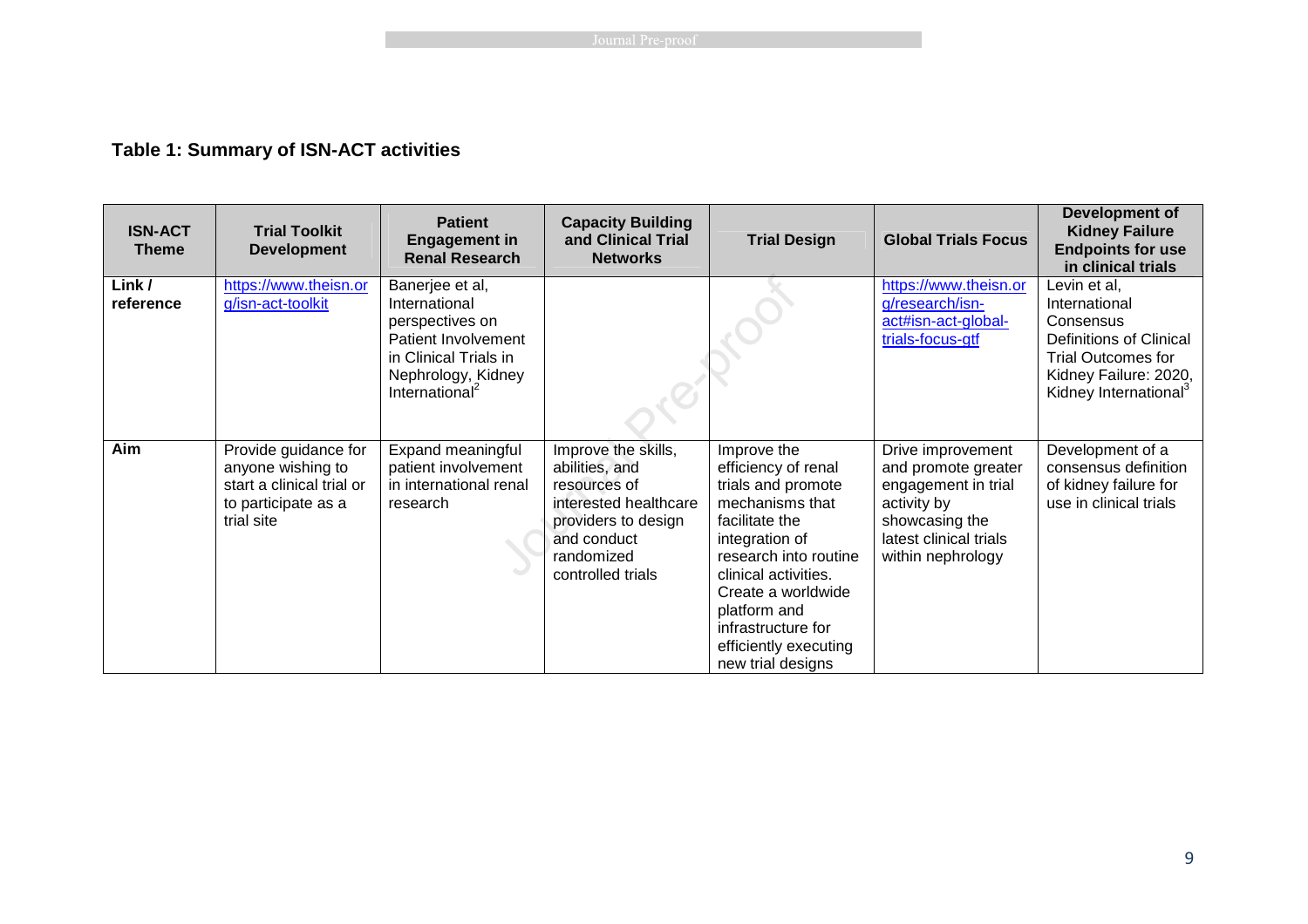**Example 2018** Journal Pre-proof

| <b>Description</b><br>оf<br>completed<br>activity | Development of a<br>comprehensive<br>online resource<br>outlining the phases<br>of clinical trials, what<br>is required to<br>become a trial site,<br>and how to begin<br>setting up a clinical<br>trial of your own | Global survey of<br>patient involvement<br>in clinical trials;<br>publication of results<br>as part of review of<br>patient involvement<br>in renal research                          | Assessment of the<br>facilitators and<br>barriers to<br>participation in<br>clinical trials.<br>Organization of<br>networking meetings<br>to facilitate<br>undertaking of<br>clinical trials. | Group of interested<br>investigators formed<br>to develop a trial<br>infrastructure                             | Monthly appraisal of<br>clinical trials<br>disseminated via the<br>ISN website, ISN<br>Academy and ISN<br>communication<br>channels | Consensus definition<br>agreed during an<br>international<br>meeting of 83<br>stakeholders,<br>January 2020. |
|---------------------------------------------------|----------------------------------------------------------------------------------------------------------------------------------------------------------------------------------------------------------------------|---------------------------------------------------------------------------------------------------------------------------------------------------------------------------------------|-----------------------------------------------------------------------------------------------------------------------------------------------------------------------------------------------|-----------------------------------------------------------------------------------------------------------------|-------------------------------------------------------------------------------------------------------------------------------------|--------------------------------------------------------------------------------------------------------------|
| <b>Future</b><br>Goals                            | Audit use of the<br>online resource and<br>improve content in<br>light of user<br>feedback; expand<br>trial toolkit use<br>through webinars<br>and other<br>dissemination<br>activities.                             | Activities to promote<br>awareness of the<br>value of patient<br>involvement;<br>development of tools<br>and platforms to<br>facilitate patient<br>involvement in<br>clinical trials. | Development of an<br>online clinical trials<br>curriculum and<br>efforts to support the<br>development of an<br>international network<br>of clinical trial<br>investigators                   | Develop a network of<br>trial-ready patients to<br>support traditional<br>trials and master trial<br>protocols. | Inclusion of studies<br>from all ISN regions<br>and settings; improve<br>accessibility of GTF<br>to patients.                       | Dissemination of the<br>definition and audit of<br>its use.                                                  |